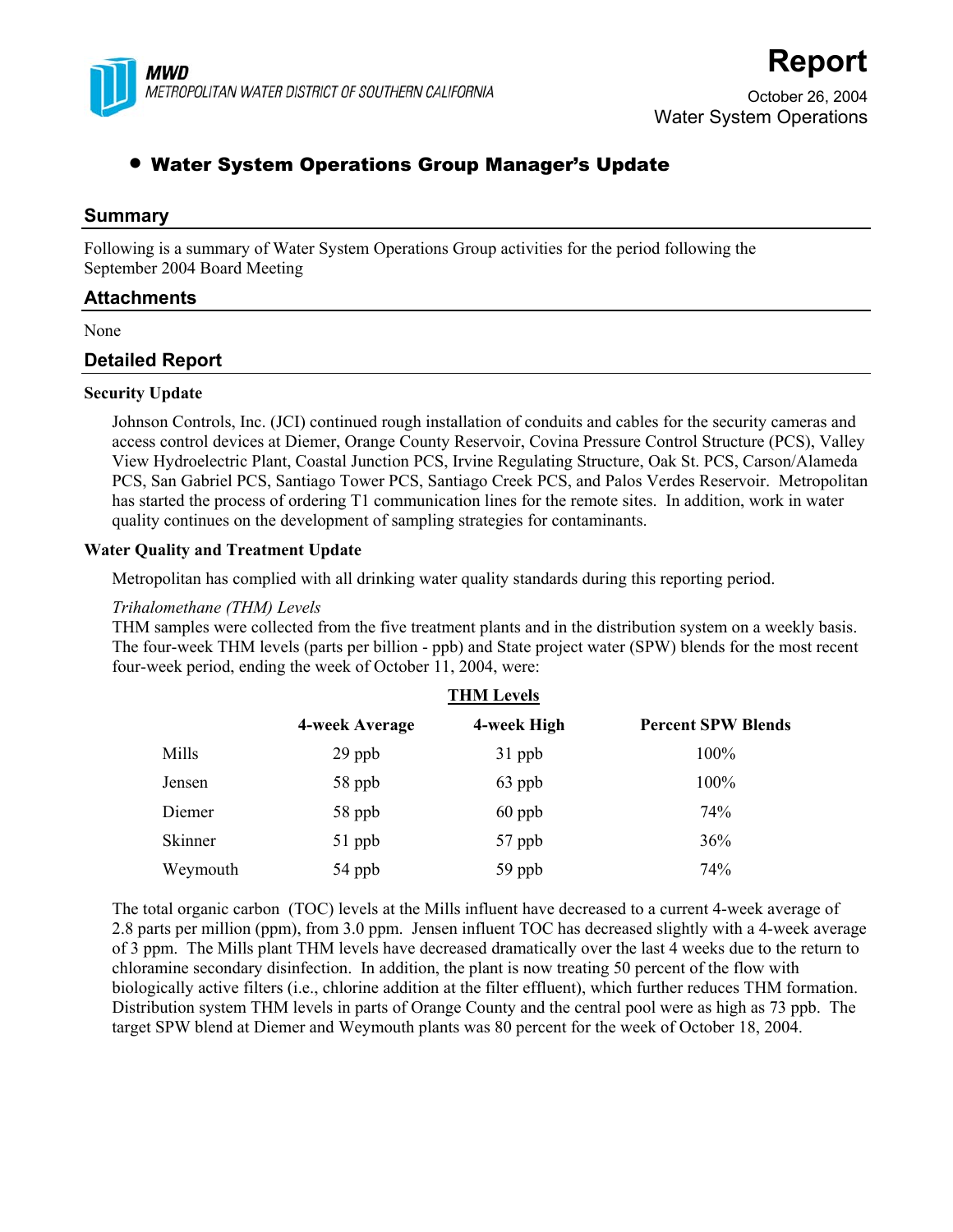## *Perchlorate*

Perchlorate samples were collected from 34 locations within Metropolitan's system in October 2004. Perchlorate was not detected at or above the California Department of Health Services' (CDHS) detection limit for purposes of reporting (4 ppb) in any of the monitoring locations. The most recent six-month running averages (May - October 2004) for the Weymouth, Diemer, and Skinner plants were also less than 4 ppb. Currently, there is no regulatory standard for perchlorate, and the setting of a final maximum contaminant level (MCL) is not expected for at least a year.

Perchlorate clean-up efforts in Henderson, Nevada continue. Based on our weekly monitoring data and the real-time flow data provided by the Nevada Department of Environmental Protection (NDEP), the average loading at North Shore Road for September 2004 was calculated to be 123 lbs/day. The average load measured for September 2004 falls within the 95 percent confidence level for the predicted perchlorate loads.

**Perchlorate Load 269 266 265 209 289 216 <sup>173</sup> <sup>163</sup> <sup>141</sup> <sup>144</sup> <sup>134</sup> <sup>123</sup>**  $\Omega$ 50 100 150 200 250 300 350 Oct-03 Nov-03 Dec<sub>CO3</sub> Van<sub>co</sub>v Feb-04 Mar-04 Apr-04 May-04 Vun<sub>co</sub> Jul-04 Aug.or Sep-04 Lbs. / Day

Perchlorate loads measured at North Shore Road are presented in the figure below:

## *Chromium 6*

Metropolitan continues to participate in the Department of Toxic Substance Control's (DTSC) Consultative Workgroup, in order to ensure that Metropolitan's interests are represented and protected against potential contamination emanating from the Pacific Gas and Electric (PG&E) Topock Gas Compressor Station site along the Colorado River. Within the last month, PG&E has increased the pumping rate of extracted groundwater to 70 gallons per minute.

Monthly sampling of the Colorado River near the PG&E site continues. Chromium 6 was not detected  $( $0.03$  ppb)$  in the samples collected in October. Currently, there is no drinking water standard for chromium 6. The CDHS MCL for total chromium is set at 50 ppb. The California Office of Environmental Health Hazard Assessment (OEHHA) is working on a public health goal, which will be used by CDHS to set an MCL for chromium 6 in the upcoming year.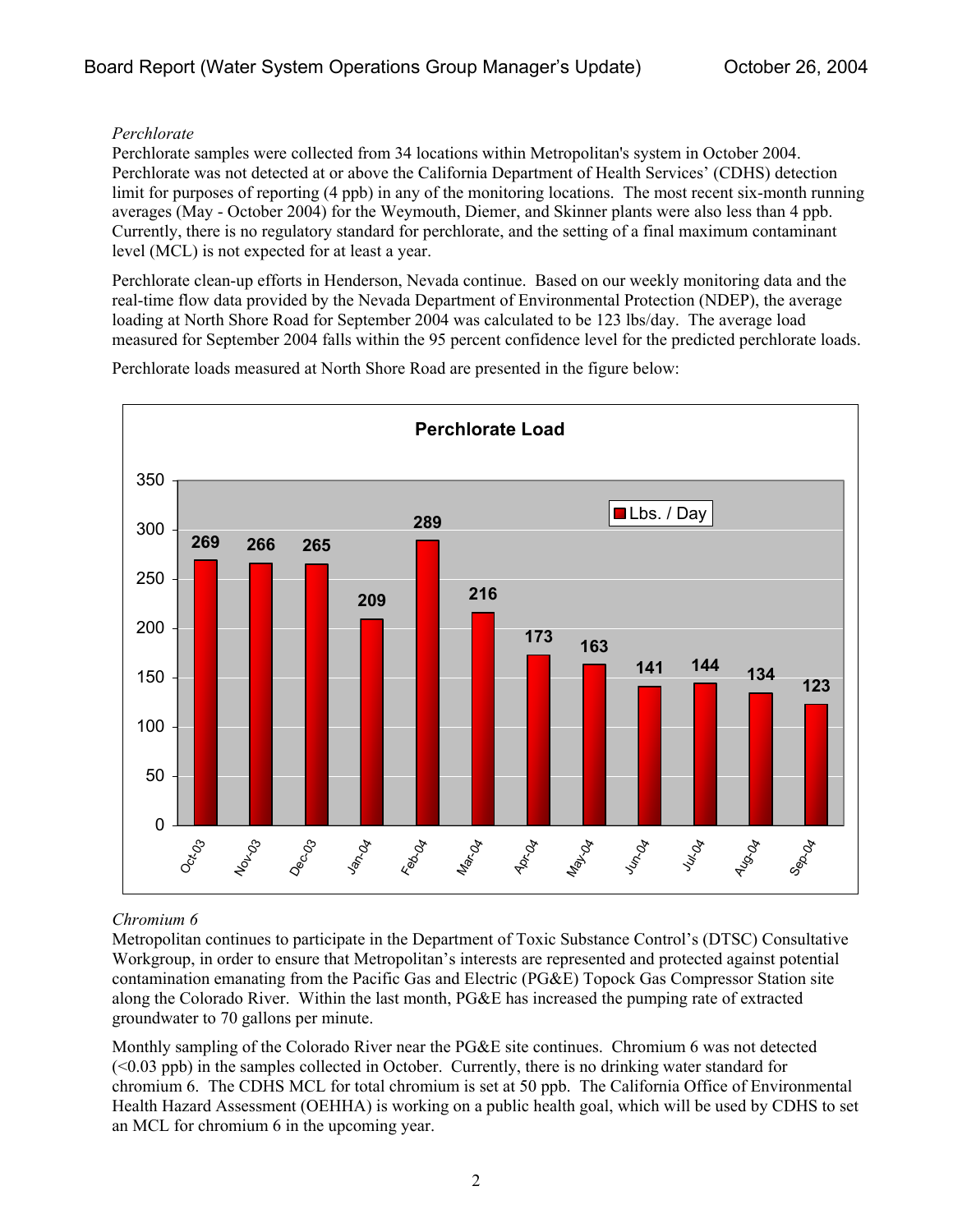## *Taste-and-Odor*

During the past month, increased algal activity problems occurred at Lake Perris, Diamond Valley Lake (DVL), Etiwanda Reservoir and the Jensen plant. Increased monitoring and/or treatment were initiated to limit any taste-and-odor (T&O) problems from occurring in the water being delivered to our member agencies and their consumers. Lake Perris continues to have elevated methylisoborneol (MIB) levels at the surface with concentrations ranging from 28 to 90 parts per trillion (ppt) due to attached benthic blue-green algae. A meeting between various agencies (California Department of Fish and Game, Department of Water Resources (DWR), Santa Ana Regional Water Quality Control Board, California State Parks, and Metropolitan) is being arranged to determine the conditions under which copper sulfate can be used to treat benthic algae at Lake Perris. Perris is currently available for emergency use and the T&O problem is not considered critical at this time.

DVL is experiencing a similar MIB event, also produced by benthic blue-green algae with concentrations ranging from 37 to 64 ppt in the upper mixed layer of the lake. There is a large volume of high quality water below the epilimnion that can be withdrawn to meet demands. This is a new experience for DVL and divers are exploring the full extent of the event to determine specifically where the production is the most severe and to prioritize treatment sites if they are deemed necessary. As fall approaches and the lake cools, the water mixes deeper, eventually mixing the entire lake resulting in higher levels of MIB throughout the water column. Benthic production of MIB in DVL will require multiple treatments with copper sulfate to bring it under control. Water is being withdrawn from deeper tiers where MIB is still at non-detect levels. A complete set of samples was collected on Monday, October 25, 2004, to update the status of the event. The first treatment is tentatively scheduled for Friday, October 29, 2004. Recent storm events have interfered with the treatment schedule, however, the cloudy skies also hamper algae growth.

Etiwanda was treated with chlorine on Thursday, October 14, 2004, to control geosmin producing blue-green algae growing attached to the bottom. There are currently no T&O problems but the algae must be controlled before excessive biomass accumulates.

The sedimentation basins at the Jensen plant are being treated for a short period once each week with chlorine to reduce taste-and-odor producing algae that are growing attached to surfaces in the plant.

### *Total Dissolved Solids (TDS) Levels*

The October 2003 through September 2004 twelve-month flow-weighted average TDS levels for the Diemer, Skinner, and Weymouth treatment plants were 421, 497, 431 ppm, respectively.

## **Conveyance & Distribution Update**

### *Shutdowns*

Late in June 2004, a leak on the Orange County Feeder in the City of Costa Mesa was identified and repaired. This is a 36-inch steel pipeline installed in the early 1940s. At the time of the internal repair, it was determined that the cause of the leak was likely due to an external impact that damaged the exterior coating of the pipeline, possibly by a horizontal drilling operation for a utility conduit. It apparently took several years for the steel to corrode through, producing the leak that was discovered in June. It was recommended that an external inspection of the pipeline be conducted to ascertain whether the pipeline had been struck more than one time at this location, creating additional potential leaks. Due to its location in a very busy intersection, it took some time to obtain the necessary local permits to do the required excavation. That excavation and external inspection was conducted on the weekend of September 24-26. The inspection revealed that the only damage to the pipeline coating was at the location of the previously repaired leak. Minor repairs were made to the damaged coating at that time. We are working with Costa Mesa to identify the parties responsible for the damage to the pipeline, and will seek to recover Metropolitan's costs for this repair.

### **Water System Update**

As of October 17, 2004, total State Water Project (SWP) in-basin deliveries for the current calendar year (CY) were 1,433,700 acre-feet (AF). These deliveries include 1,355,100 AF on the East and West Branches and 78,600 AF from the San Bernardino Valley Municipal Water District/Inland Feeder interconnection. An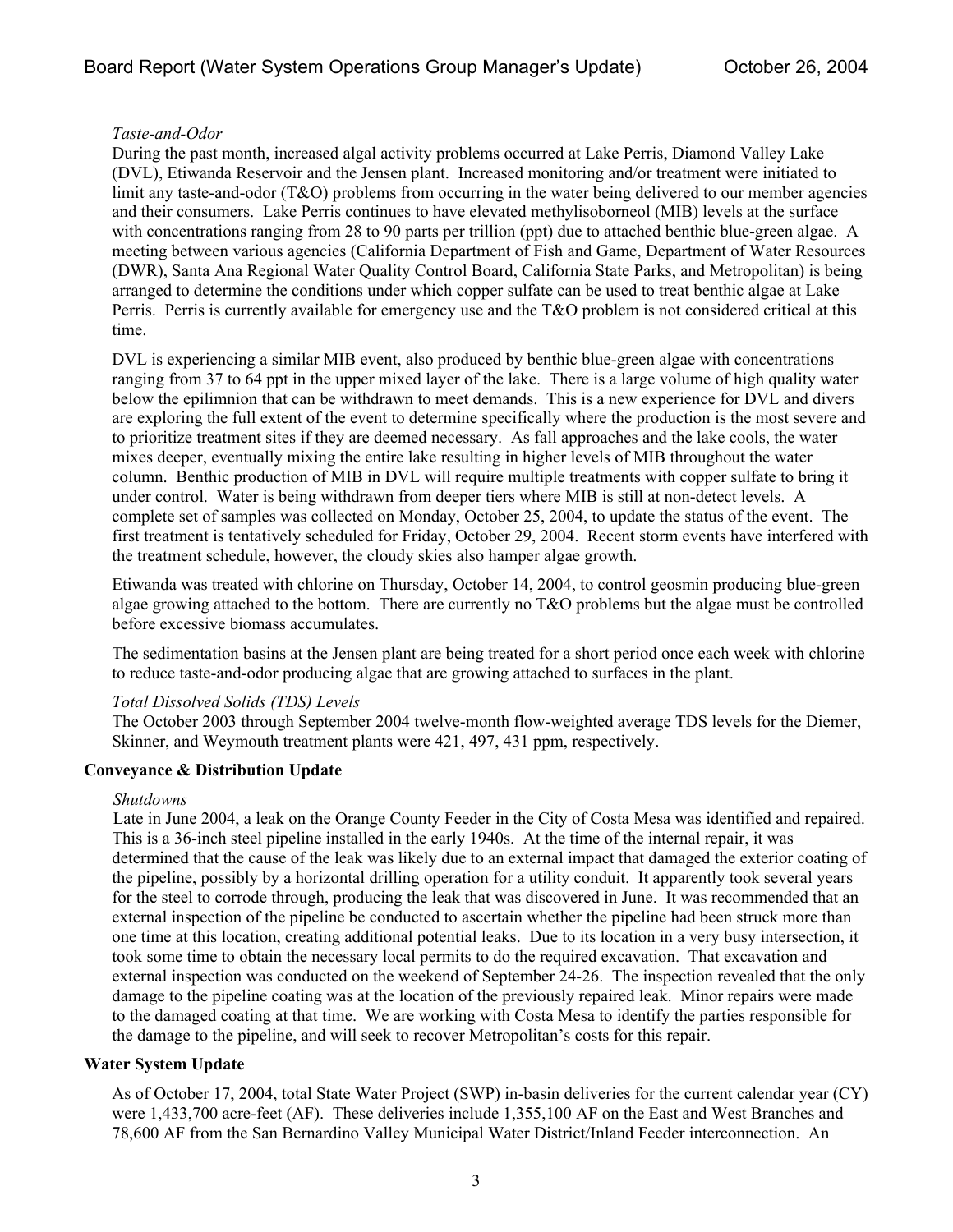additional 6,600 AF was delivered from the San Gabriel Valley Municipal Water District. Of the 1,375,200 AF received at the end of September, 856,700 AF was from this year's SWP allocation, which is currently set at 1,307,475 AF for Metropolitan. The remaining deliveries include 2003 Carryover, Turn-Back Pool, Article 21, Article 12(e), Article 14(b), and other SWP sources.

Through October 17, 2004, Colorado River Aqueduct (CRA) net deliveries were 534,000 AF, which is 94 percent of the approved net diversion target of 566,837 AF.

Reservoir levels are indicators of water supply conditions for the SWP, CRA and Metropolitan's service area. The following storage levels for key reservoirs reflect monthly data as of October 17, 2004:

| <b>Metropolitan Reservoirs</b>        | <b>Storage to Date</b>  | <b>Percent of Capacity</b> |
|---------------------------------------|-------------------------|----------------------------|
| Diamond Valley Lake                   | 507,400 AF              | 63%                        |
| Lake Mathews                          | 145,600 AF<br>38,100 AF | 80%<br>87%                 |
| Lake Skinner                          |                         |                            |
| <b>State Water Project Reservoirs</b> |                         |                            |
| Lake Oroville                         | 1.70 MAF                | 48%                        |
| San Luis Reservoir Total              | $0.66$ MAF              | 32%                        |
| San Luis State Share                  | 0.47 MAF                | 44%                        |
| <b>Colorado River Reservoirs</b>      |                         |                            |
| Lake Powell                           | 9.2 MAF                 | 38%                        |
| Lake Mead                             | 14.0 MAF                | 51%                        |
| <b>SDCWA Reservoirs</b>               |                         |                            |
| 24-Reservoir Total                    | 192,200 AF              | 32%                        |

As of October 17, 2004, Hayfield Basin has received only 17 AF of deliveries in 2004 due to CRA shortages, and no significant deliveries are anticipated for the remainder of the CY. Overall, total deliveries to the basin remain at 74,000 AF. Currently the San Gabriel Valley Groundwater Basin key well elevation is 196 feet above sea level, which is 40 feet below the previous ten-year average of 236 feet. This current elevation is equal to the record low of 196 feet established in September 1992.

### *Sales and Deliveries*

Final water sales for September 2004 were 241,666 AF. This amount is 27,266 AF, or 13 percent, greater than the budgeted amount of 214,400 AF. The September 2004 sales set a new high-sales record for the month of September. The previous high-sales record for September occurred in 1990 when total sales were 221,200 AF.

### *Precipitation*

The Colorado River system is in its sixth consecutive water year (October through September) of belownormal precipitation. Currently the Colorado River Basin is 50 percent of normal rainfall for the water year to date. The 2004 water-year runoff into Lake Powell is estimated to be only 50 percent of normal.

After 182 days of no rainfall in Southern California, precipitation finally occurred throughout Metropolitan's service area, resulting in the wettest October on record for the past 100 years. For the current water year (October 1, 2004 through September 30, 2005) through October 20, 2004, total precipitation for three southern California cities and the Eight Station Index (a measure of precipitation in the SWP's watershed) is:

| <b>Weather Station</b>   | Precipitation | <b>Percent of Normal</b> |
|--------------------------|---------------|--------------------------|
| Los Angeles Civic Center | 2.93 inches   | 1,227%                   |
| San Diego Airport        | 1.75 inches   | 1,328%                   |
| Riverside Airport        | 1.85 inches   | 925%                     |
| Eight Station Index      | 3.57 inches   | 198%                     |